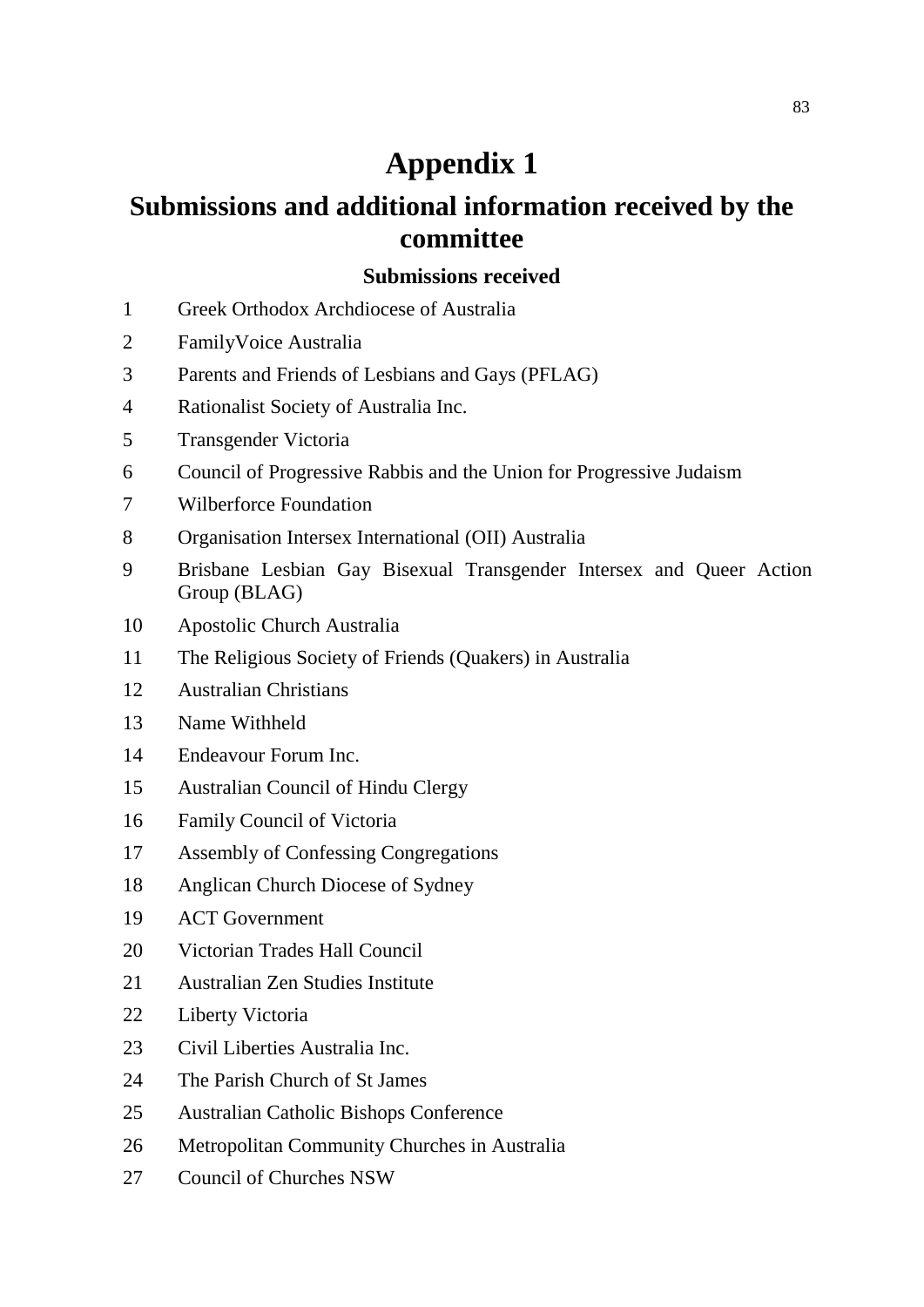| 84 |                                                                                             |
|----|---------------------------------------------------------------------------------------------|
| 28 | Knights of the Southern Cross (WA) Inc                                                      |
| 29 | Women's Health Tasmania                                                                     |
| 30 | Parliament of NSW Working Group on Marriage Equality                                        |
| 31 | Federation of the Australian Buddhist Councils (FABC)                                       |
| 32 | Equal Opportunity Tasmania                                                                  |
| 33 | New South Wales Nurses and Midwives' Association                                            |
| 34 | Victorian Gay and Lesbian Rights Lobby                                                      |
| 35 | Synodical Interim Committee (SIC) of the Christian Reformed Churches of<br>Australia (CRCA) |
| 36 | Anti-Discrimination Board of NSW, NSW Department of Justice                                 |
| 37 | L J Goody Bioethics Centre                                                                  |
| 38 | Presbyterian Church of Australia                                                            |
| 39 | <b>Rainbow Labor NSW</b>                                                                    |
| 40 | <b>LGBTI</b> Legal Service                                                                  |
| 41 | <b>Australian Catholics for Equality</b>                                                    |
| 42 | Coalition of Celebrant Associations (CoCA) Inc.                                             |
| 43 | PFLAG NSW Inc.                                                                              |
| 44 | Gay and Lesbian Rights Lobby NSW                                                            |
| 45 | <b>Equal Voices</b>                                                                         |
| 46 | <b>Amnesty International</b>                                                                |
| 47 | Australian Federation Of Civil Celebrants Inc. (AFCC)                                       |
| 48 | (Adjunct) Professor Neville Rochow SC                                                       |
| 49 | Confidential                                                                                |
| 50 | Dr Muriel Porter                                                                            |
| 51 | <b>Australian Lawyers for Human Rights</b>                                                  |
| 52 | Dr Luke Beck                                                                                |
| 53 | <b>Associate Professor Neil Foster</b>                                                      |
| 54 | Dr Augusto Zimmermann                                                                       |
| 55 | Confidential                                                                                |
| 56 | Confidential                                                                                |
| 57 | Mr Mark Fowler                                                                              |

- Archbishop Philip Wilson DD JCL
- Just.Equal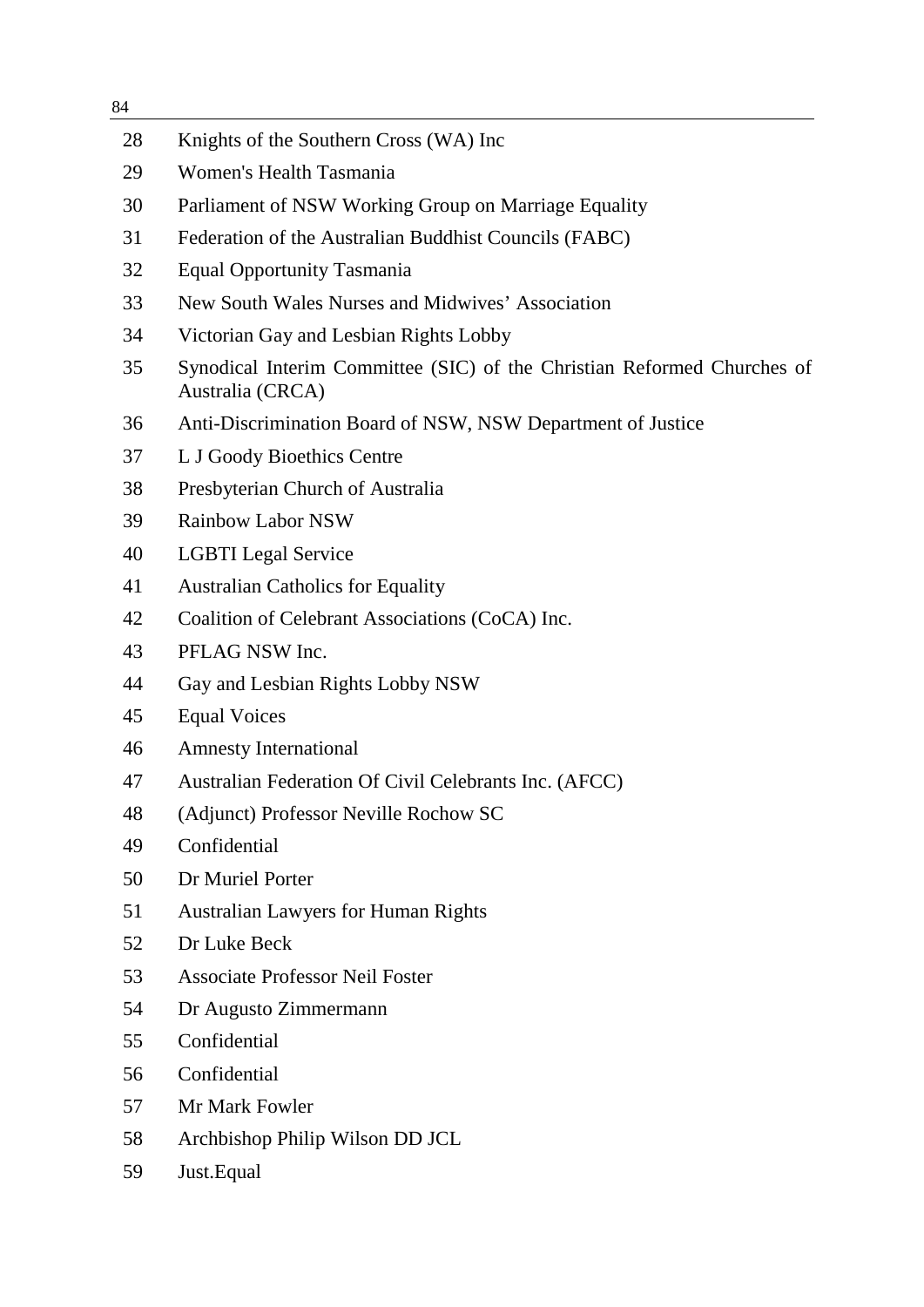| 60 | Rainbow Rights WA                                                     |
|----|-----------------------------------------------------------------------|
| 61 | <b>Christian Faith and Freedom</b>                                    |
| 62 | <b>Institute for Civil Society</b>                                    |
| 63 | Castan Centre for Human Rights Law                                    |
| 64 | Uniting Church LGBTIQ Network Australia                               |
| 65 | <b>Rainbow Families Victoria</b>                                      |
| 66 | Australians for Equality & Australian Marriage Equality               |
| 67 | Human Rights Law Alliance and Australian Christian Lobby              |
| 68 | Marriage Alliance                                                     |
| 69 | <b>PFLAG Perth</b>                                                    |
| 70 | Victorian Equal Opportunity and Human Rights Commission               |
| 71 | Rainbow Catholics Interagency for Ministry                            |
| 72 | <b>Australian Human Rights Commission</b>                             |
| 73 | Australian Marriage Forum                                             |
| 74 | Law Council of Australia                                              |
| 75 | Freedom for Faith                                                     |
| 76 | <b>Professor Patrick Parkinson</b>                                    |
| 77 | Human Rights Law Centre                                               |
| 78 | <b>Attorney General's Department</b>                                  |
| 79 | <b>National Alliance of Christian Leaders</b>                         |
| 80 | <b>Beazley Boorman Lawyers</b>                                        |
| 81 | Holy Spirit Association for the Unification of World Christianity Ltd |
| 82 | Name Withheld                                                         |
| 83 | <b>Tasmanian Gay and Lesbian Right Group</b>                          |
| 84 | Name Withheld                                                         |
| 85 | Seventh-day Adventist Church in Australia                             |
| 86 | <b>Science Party</b>                                                  |
| 87 | The Australian Liberal Students' Federation                           |
| 88 | Mr Patrick Byrne, National Civic Council                              |
| 89 | <b>National LGBTI Health Alliance</b>                                 |
| 90 | Name Withheld                                                         |
| 91 | University of Queensland Union                                        |
| 92 | For Life Australia                                                    |
|    |                                                                       |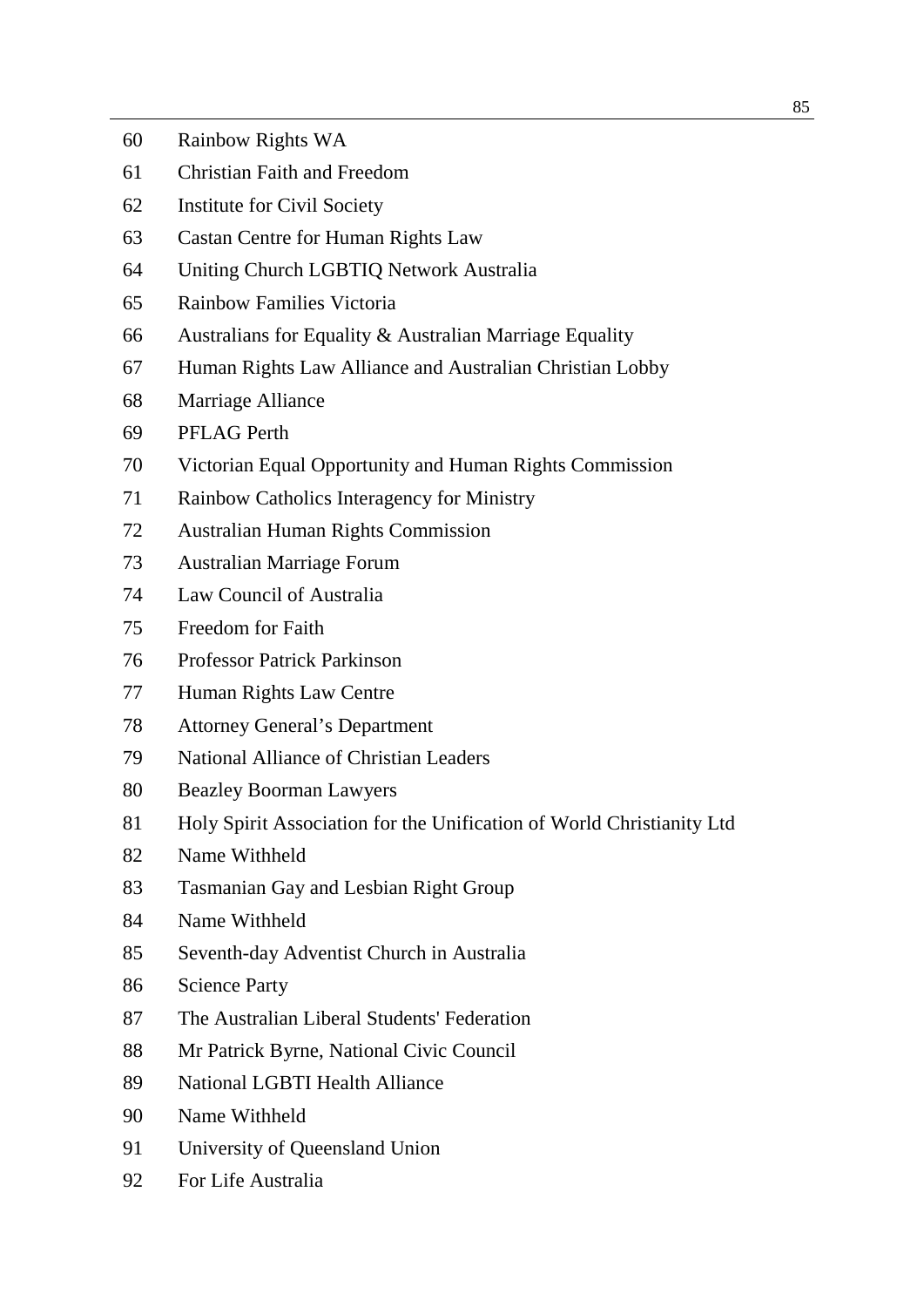| 93  | Hon. Mark Dreyfus QC & Ms Terri Butler MP                        |
|-----|------------------------------------------------------------------|
| 94  | Publing                                                          |
| 95  | <b>GLBTIQ Interfaith &amp; Intercultural Network</b>             |
| 96  | <b>National Marriage Coalition</b>                               |
| 97  | Diocese of the Armenian Church of Australia & NZ                 |
| 98  | The Australian Psychological Society Limited                     |
| 99  | Doctors for the Family                                           |
| 100 | <b>Anglican Schools Corporation</b>                              |
| 101 | Rev. Dr Margaret Mayman, Pitt Street Uniting Church              |
| 102 | Northern Territory Anti-Discrimination Commission                |
| 103 | Social Justice Commission of the Presbyterian Church of Tasmania |
| 104 | <b>Paddington Uniting Church</b>                                 |
| 105 | <b>Australian Family Coalition</b>                               |
| 106 | Name Withheld                                                    |
| 107 | Hon. Greg Donnelly MLC, Parliament of New South Wales            |
| 108 | National Association of Community Legal Centres (NACLC)          |
| 109 | <b>Barwon Community Legal Service</b>                            |
| 110 | Mr Alastair Lawrie                                               |
| 111 | Sydney Gay & Lesbian Mardi Gras                                  |
| 112 | Ambassadors & Bridge Builders International (ABBI)               |
| 113 | Diversity Council Australia                                      |
| 114 | <b>Canberra Declaration</b>                                      |
| 115 | Catholic Womens League NSW - Warialda Branch                     |
| 116 | Victorian AIDS Council                                           |
| 117 | National Sikh Council of Australia Inc                           |
| 118 | Australasian Confederation of Psychoanalytic Psychotherapies     |
| 119 | <b>Austral-Asian Values Community</b>                            |
| 120 | Hon. Lynn MacLaren MLC                                           |
| 121 | Ms Rona Goold                                                    |
| 122 | Rev. Dr Richard Treloar                                          |
| 123 | <b>ACON Health</b>                                               |
| 124 | <b>Anti-Discrimination Commission Queensland</b>                 |
| 125 | <b>Australian Family Association</b>                             |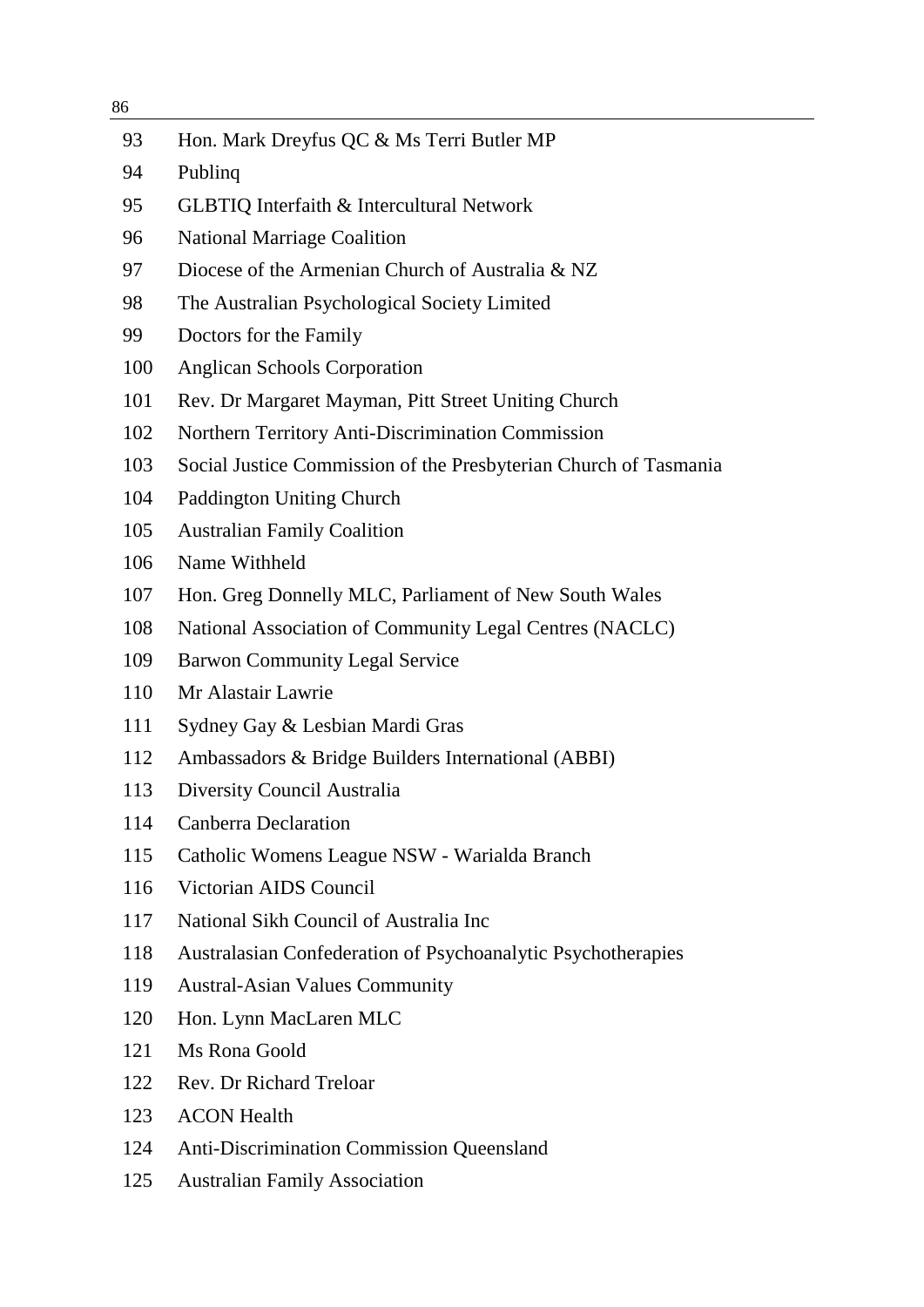- Darwin Community Legal Service
- Rosh Pinah
- Rabbinic Council of Australia and New Zealand
- Australian & New Zealand College of Notaries
- Ms Annastacia Palaszczuk MP, Premier of Queensland
- Rabbinical Council of NSW
- City of Sydney
- Rabbinical Council of Australia and New Zealand (RCANZ) & Rabbinical Council of Victoria (RCV)
- Australian Association of Christian Schools
- Rev Andrew Sempell, Rector of St James (Church) Sydney
- Catholic Women's League Australia
- Church and Nation Committee, Presbyterian Church of Victoria
- A/Prof Socrates Dokos
- Name Withheld
- Dr Steven Kane-ToddHall
- NT Government
- International College of Celebrancy Alumni and Friends Association (ICCA)
- Rainbow Families
- City Builders Church
- Care for Children's Development
- Australian TFP
- Anthony Gordon
- Rhonda Stevenson
- Donna Harrison
- Name Withheld
- Ian Tait
- Prof Nicholas Aroney & Dr Joel Harrison
- Name Withheld
- David Strickland
- Elisabeth Karen Bos
- Leighton & Diana Thew
- Frank & Janice Hoskin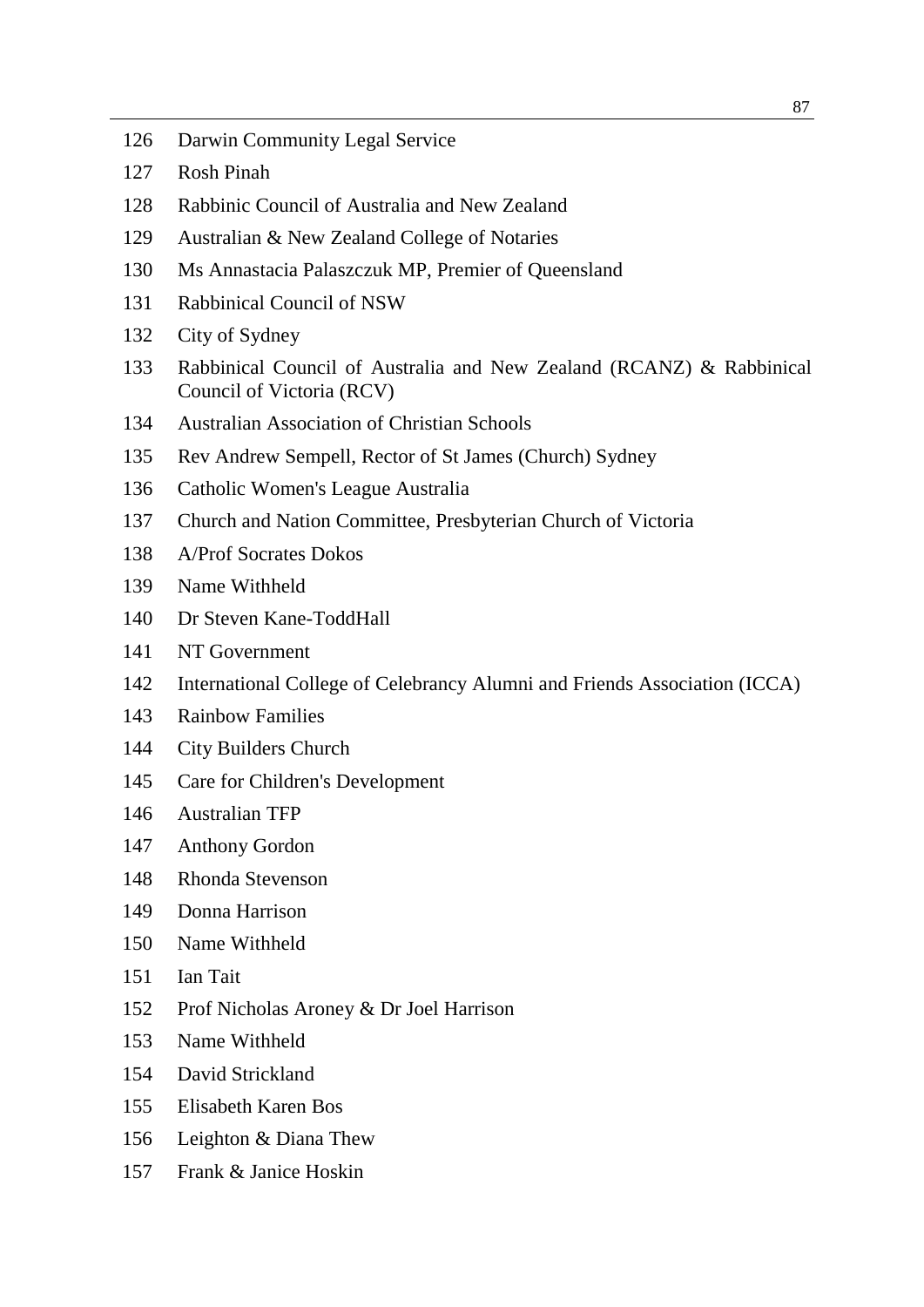| 158 | David Elliott                 |
|-----|-------------------------------|
| 159 | Jon & Susan Kirk              |
| 160 | Erinle Adeleye                |
| 161 | James T Dominguez             |
| 162 | Geoff Allshorn                |
| 163 | Jynene Helland                |
| 164 | Ray Barbero                   |
| 165 | Heidi Field                   |
| 166 | Conrad Lloyd-Smith            |
| 167 | Dr Ross & Elizabeth Hindmarsh |
| 168 | Dane Johnson                  |
| 169 | Pastor Jeremy Wong            |
| 170 | Paul Nardone                  |
| 171 | Andy Quan                     |
| 172 | Ian & Lyn Sarah               |
| 173 | Name Withheld                 |
| 174 | Maree Triffett                |
| 175 | Naomi Spencer                 |
| 176 | John Szilard                  |
| 177 | Angelique Tester              |
| 178 | Karen Goderie                 |
| 179 | Lorraine Schroeder            |
| 180 | <b>Robert Parry</b>           |
| 181 | <b>Colin Morrow</b>           |
| 182 | <b>Andrew Copp</b>            |
| 183 | Merlene & Peter O'Malley      |
| 184 | <b>Karen Daldy</b>            |
| 185 | Fr. Abram Abdelmalek          |
| 186 | <b>Bronwen Whitley</b>        |
| 187 | Kate Harper                   |
| 188 | Kinivuai Tavui                |
| 189 | Siu Au                        |
|     |                               |

Dr Paul Faigl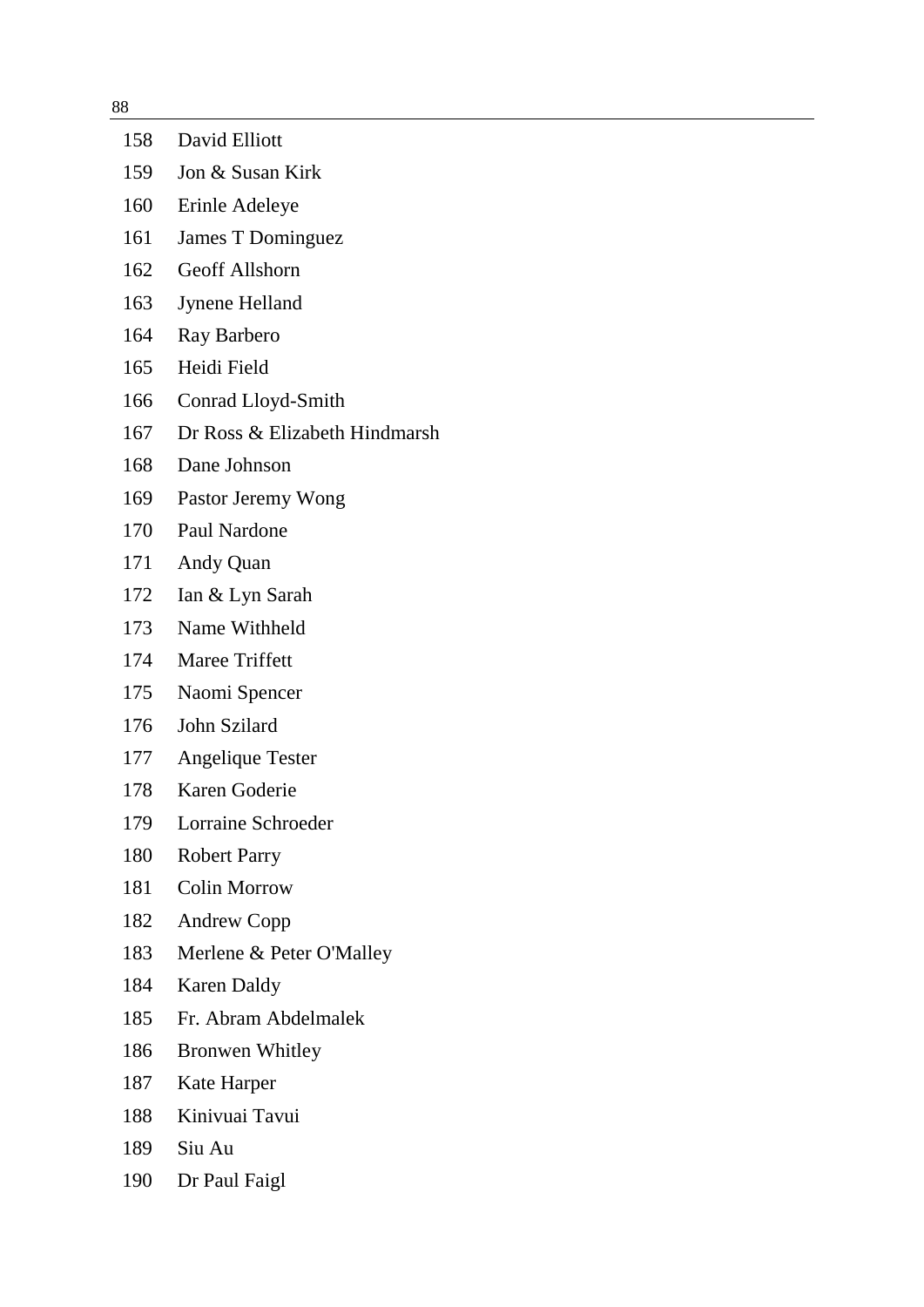- Reverend Christian Fandrich
- Mr Alan Tyson
- Fr Jeremy Krieg
- Elliott Claven
- Brendan Barry
- Name Withheld
- Mark Rabich
- Sally Rugg
- Peter Murray
- John Dunkley
- Jamie Gardiner
- Raymond Roca
- The Jetmar Family
- Bill Muehlenberg
- Talitha Fraser
- Michael Kirkwood
- Arianne Tassios
- Paul Hegerty
- R Hainsworth & S Koschade
- Carol Ann Norris
- Elizabeth Shaw
- Premier and Cabinet, Victoria State Government
- Jonathan & Renee Dillon
- Joseph Dunning
- Bernard Drum
- Geoff Grace
- Dr Becky Batagol
- Geoff Rogers
- Shelley Reaney
- Peter Abetz
- 221 Ms Yvonne Patterson
- Peter Walker
- Emanuel Synagogue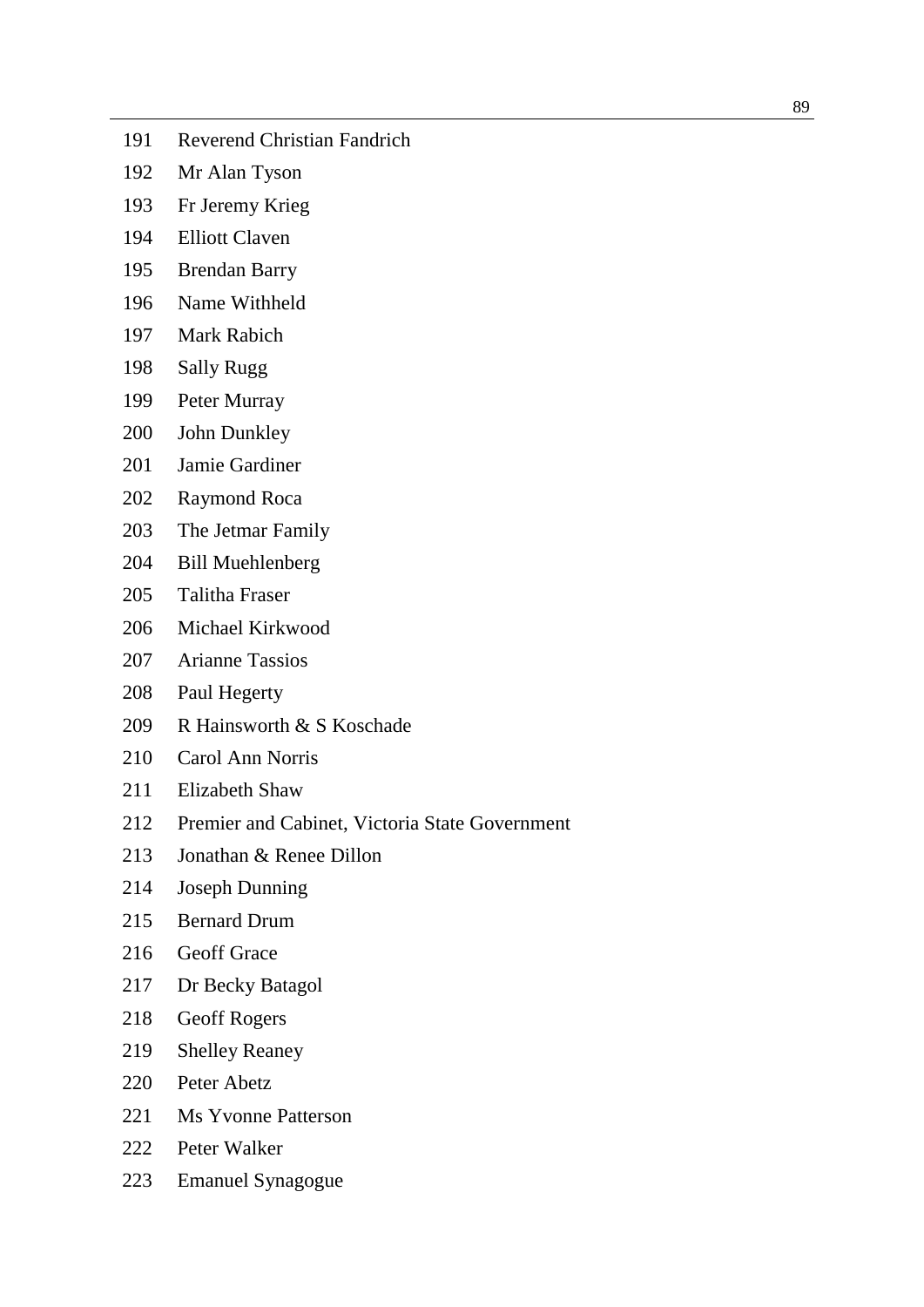| 224 | Julie Burns                        |
|-----|------------------------------------|
| 225 | Name Withheld                      |
| 226 | Mrs Vashti Wood                    |
| 227 | <b>Brett Dunstan</b>               |
| 228 | <b>Rev Ken Devereux</b>            |
| 229 | Mr Paul McCormack                  |
| 230 | Paul & Anne Jones                  |
| 231 | Miss Polly Seidler                 |
| 232 | <b>Rev Adam Hensley</b>            |
| 233 | Miss Micaela Hoglund               |
| 234 | Eric Lockett                       |
| 235 | Michael Byrne                      |
| 236 | Name Withheld                      |
| 237 | Mr Brian Greig                     |
| 238 | <b>Robert Andrews</b>              |
| 239 | <b>Jane Munro</b>                  |
| 240 | Amanda Alford                      |
| 241 | Mr John Kingsmill                  |
| 242 | Name Withheld                      |
| 243 | Lydia Kerekes                      |
| 244 | <b>Alan Britten-Jones</b>          |
| 245 | John Herrmann                      |
| 246 | Mrs Jan White                      |
| 247 | Mr Patrick Grogan                  |
| 248 | Gloria Power                       |
| 249 | <b>Gerard Cozynsen</b>             |
| 250 | <b>Wayne Ostler</b>                |
| 251 | Ian McLure                         |
| 252 | <b>Roland Crook</b>                |
| 253 | Jereth Kok and Rachel Lotherington |
| 254 | Ken Francis                        |
| 255 | Name Withheld                      |

Name Withheld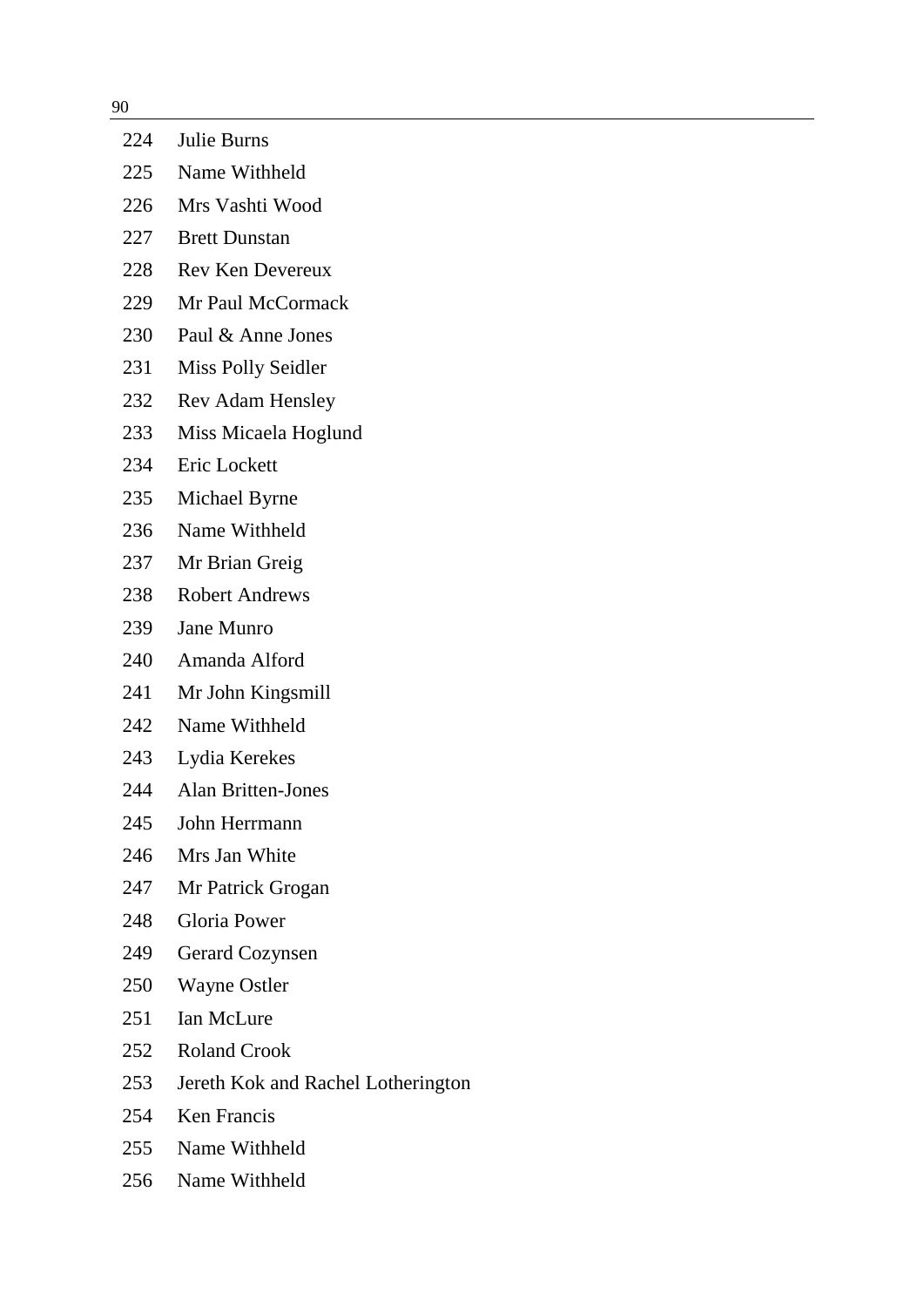- Jenny Stephens
- David Newton
- Geoffrey White
- Benjamin Fellowes
- Paul Keighery
- Susan Pickering
- Peter Milford
- Anthony Leverenz
- Anne Homer
- Pat Cox
- Alex Aguilera
- Ron and Mavis Pirola
- Lisa Brick
- Greg Smith
- Ghassan Kassisieh
- Margo Northey
- Jennifer Burns
- Andrew Deeming
- Andrew Chua
- Walter Lee
- Name Withheld
- Rodney Longmire
- Alex Huggett
- Name Withheld
- Peter Dixon
- Name Withheld
- John Kennedy
- Name Withheld
- Name Withheld
- Rodney Croome
- Debbie Smith
- Name Withheld
- Karmel Everett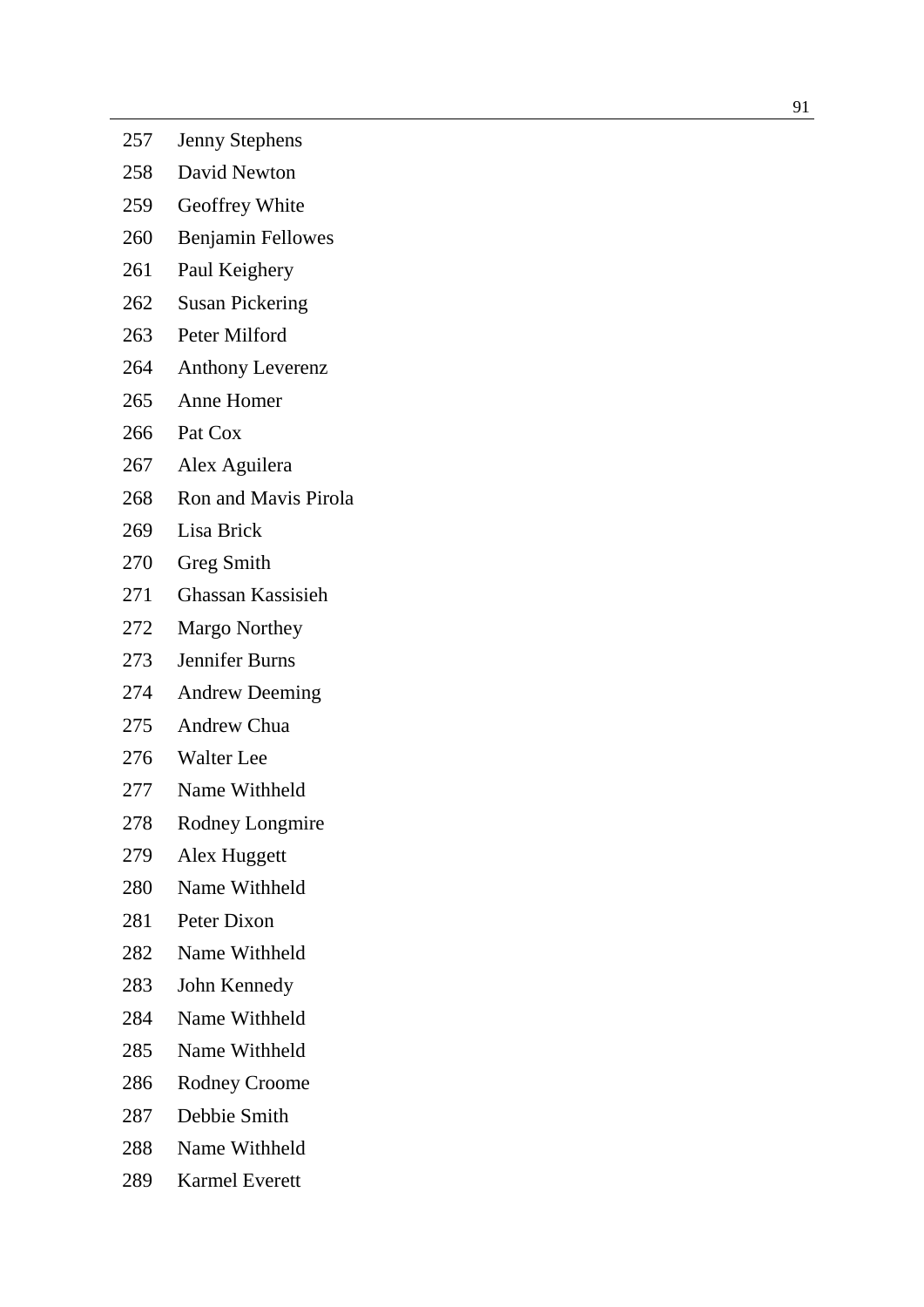| 92  |                              |
|-----|------------------------------|
| 290 | <b>Anthony Truman</b>        |
| 291 | Name Withheld                |
| 292 | Michael and Maree Parker     |
| 293 | Madge and Tom Fahy           |
| 294 | <b>Anne Everett</b>          |
| 295 | Sharyn Kemp                  |
| 296 | Mr Lliam Caulfield           |
| 297 | <b>Brett Gibson</b>          |
| 298 | Name Withheld                |
| 299 | Bryan Grey                   |
| 300 | <b>Irene Shanks</b>          |
| 301 | Name Withheld                |
| 302 | <b>Bronte Koop</b>           |
| 303 | Alan Howard                  |
| 304 | Name Withheld                |
| 305 | Nadia Warren                 |
| 306 | The Very Rev'd Dr Peter Catt |
| 307 | Peter Phillips               |
| 308 | <b>James Beckwith</b>        |
| 309 | Confidential                 |
| 310 | Confidential                 |
| 311 | Denise Mikula                |
| 312 | Confidential                 |
| 313 | Confidential                 |
| 314 | Confidential                 |
| 315 | Denise James                 |
| 316 | Confidential                 |
| 317 | John Little                  |
| 318 | Confidential                 |
| 319 | Confidential                 |
| 320 | John Launder                 |
| 321 | Confidential                 |
| 322 | <b>Matthew Tierney</b>       |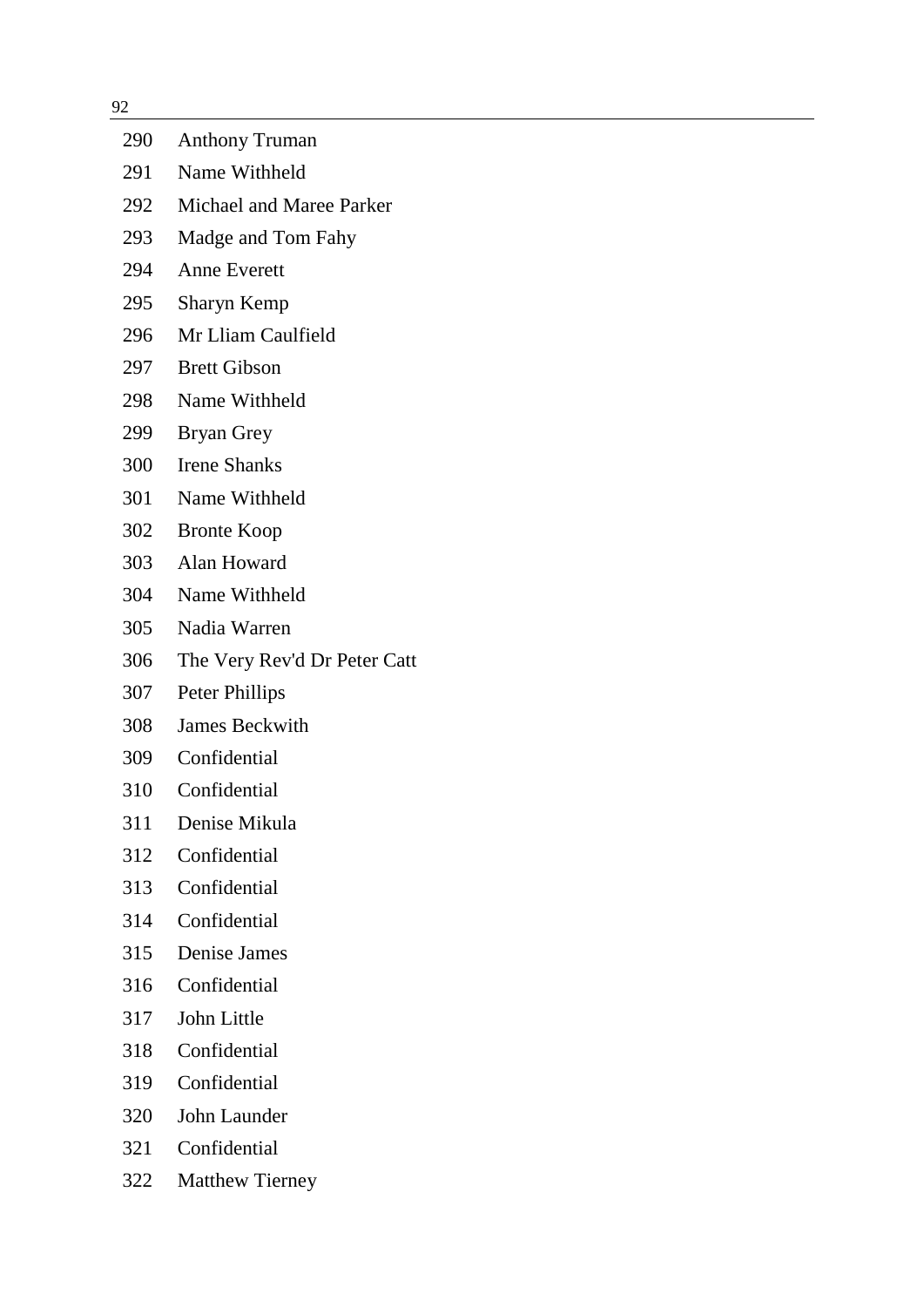- Name Withheld
- Name Withheld
- Trude Paladin
- Name Withheld
- Name Withheld
- Jason Masters
- Brian McKinlay
- Anne -Marie Delahunt
- Daniel Black
- Lance Bryant
- Fay Davidson
- Name Withheld
- Jo Inkpin
- Adam Hall
- Claire Southey
- Name Withheld
- Douglas Askin
- Name Withheld
- Matt Jones
- Fiona Reeves
- Name Withheld
- Doug Pollard
- Sylvie Constantine
- Catherine Brown
- Name Withheld
- Diane Sutton
- Brian Tideman
- Jordan Rose
- Stephen Jones
- Melinda Jones
- Matt Lennon
- Andy Schmulow
- Yichen Xu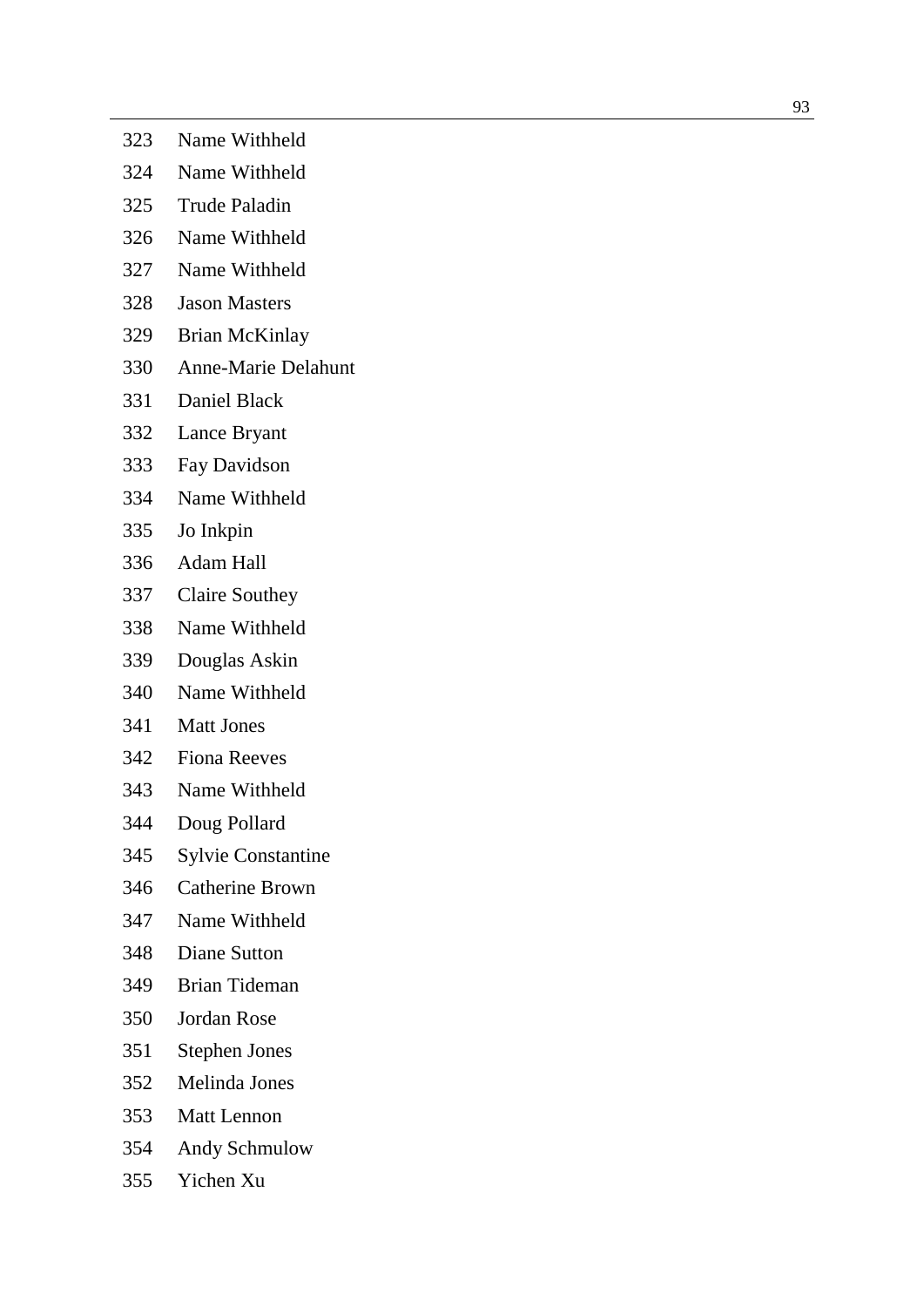- Con Kafataris Ngan Fong Jeremy Orchard Chris Mulherin Jacqueline Kelso Clem Watts Veronica Boast Susan Jensen Dave and Kathy Apelt David Cundy Brynn Mathews Pamela Garske Neil Ericksson Geoff Thomas Rita Joseph Peter and Jenny Stokes Karl Schmude Luke Martinez Katherine Burnog Name Withheld Alex Mayo Adrian Gallagher Norma Hill Annette Hill Janne Peterson Steve Nicholson Jill Antuar Judy De Haas Linda Burridge Howard Shepherd Anita Toner
- Jonathan Williams
- Ronda Romano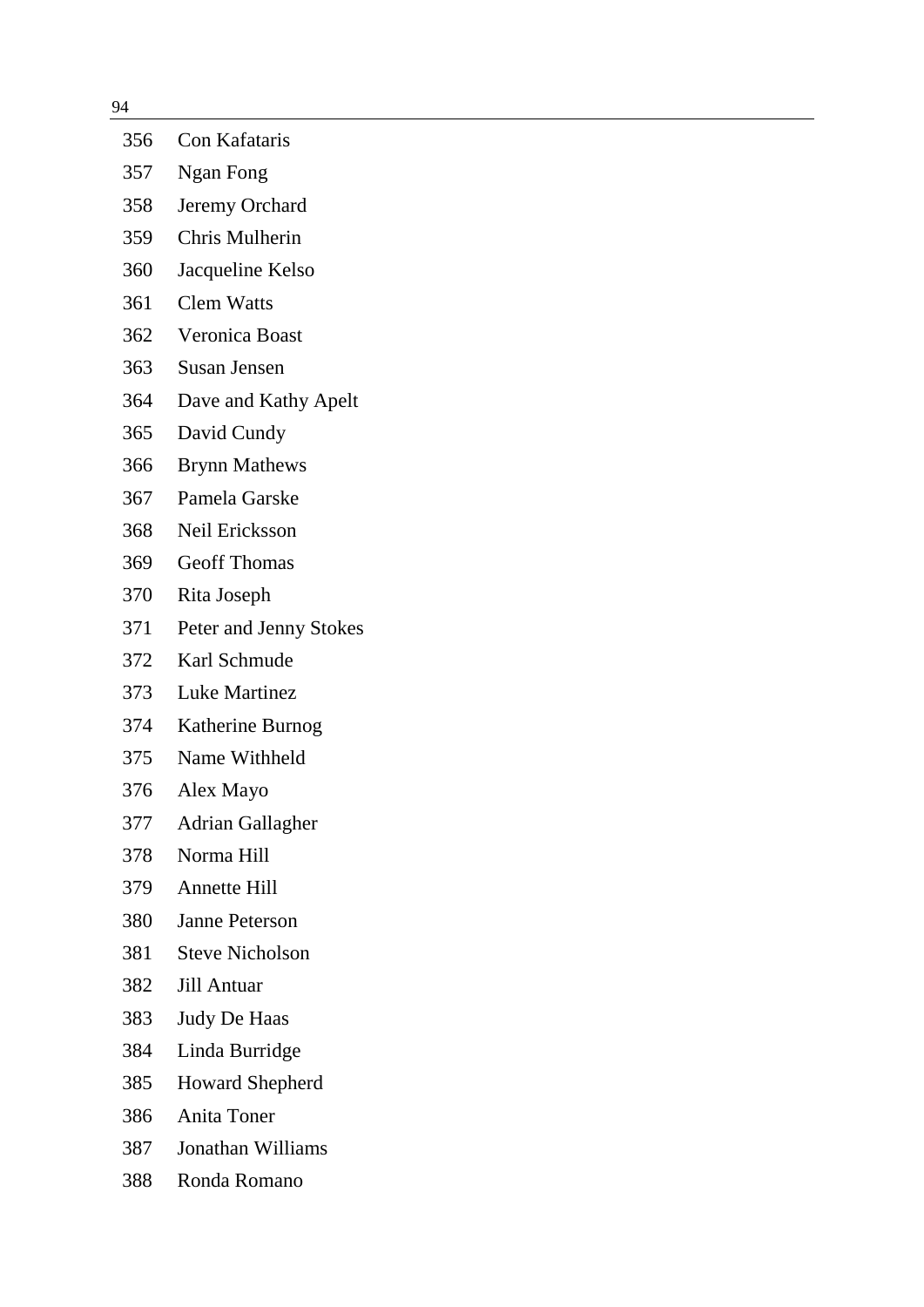- Louis Cook
- Bruce Clarke
- Nathan Wilson
- Wendy Kefford
- Timothy Koch
- Rae McLellan
- Carol O'Connell
- Stephen Elliott
- Greg Blunden
- Leonard Attard
- W P Gadsby
- Joel and Louise Wright
- Frank Losonski

### **Form letters received**

- Form letter A: 20
- Form letter B: 25
- Form letter C: 18
- Form letter D: 21
- Form letter E: 1045
- Form letter F: 18
- Form letter G: 21
- Form letter H: 881
- Form letter I: 8
- Form letter J: 72
- Form letter K: 13
- Form letter L: 42
- Form letter M: 137
- Form letter N: 933

## **Tabled documents**

 Document Tabled by Just.Equal at a Public Hearing in Canberra on 25 January 2017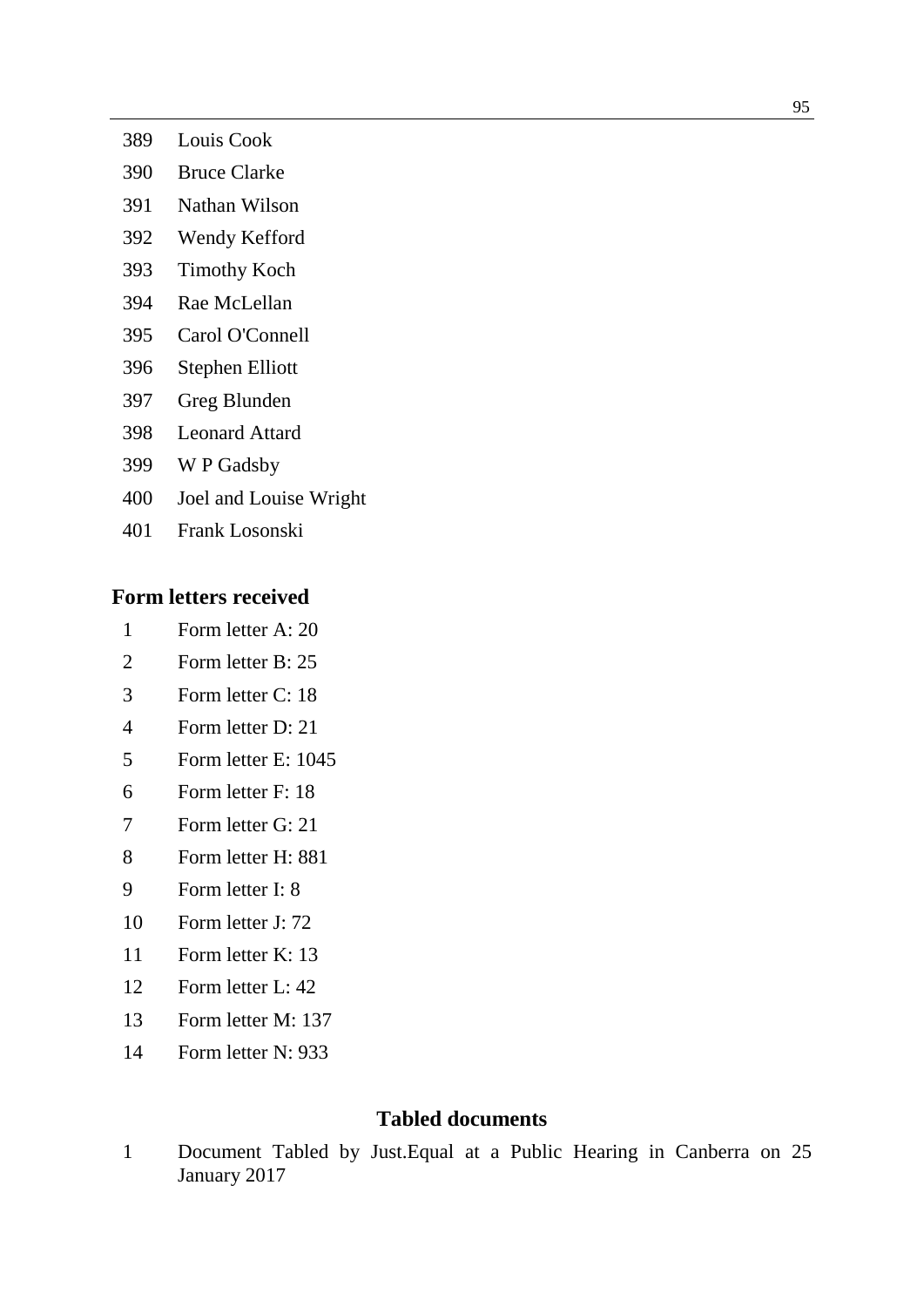#### **Answers to questions on notice**

- 1 Answers to Questions taken on Notice by Australian Catholics for Equality at a public hearing in Melbourne on 23 January 2017
- 2 Answers to Questions taken on Notice by Australian Federation of Civil Celebrants Inc. (AFCC) at a public hearing in Melbourne on 23 January 2017
- 3 Answers to Questions taken on Notice by Law Council of Australia at a public hearing in Melbourne on 23 January 2017
- 4 Answers to Questions taken on Notice by Uniting Church LGBTIQ Network at a public hearing in Melbourne on 23 January 2017
- 5 Answers to Questions taken on Notice by PFLAG Perth at a public hearing in Sydney on 24 January 2017
- 6 Answers to Questions taken on Notice by Institute for Civil Society at a public hearing in Melbourne on 23 January 2017
- 7 Answers to Questions taken on Notice by Liberty Victoria at a public hearing in Melbourne on 23 January 2017
- 8 Answers to Questions taken on Notice by Amnesty International at a public hearing in Melbourne on 23 January 2017
- 9 Answers to Questions taken on Notice by Dr Luke Beck at a public hearing in Sydney on 24 January 2017
- 10 Answers to Questions taken on Notice by Dr Greg Walsh at a public hearing in Sydney on 24 January 2017
- 11 Answers to Questions taken on Notice by Anglican Church Diocese of Sydney at a public hearing in Sydney on 24 January 2017
- 12 Answers to Questions taken on Notice by Australian Human Rights Commission at a public hearing in Sydney on 24 January 2017
- 13 Answers to Questions taken on Notice by Anti-Discrimination Board of NSW at a public hearing in Sydney on 24 January 2017
- 14 Answers to Questions taken on Notice by Human Rights Law Alliance at a Public Hearing in Canberra on 25 January 2017
- 15 Answers to Questions taken on Notice by Attorney-General's Department at a Public Hearing in Canberra on 25 January 2017
- 16 Answers to Questions taken on Notice by Human Rights Law Centre at a public hearing in Canberra on 25 January 2017
- 17 Answers to Questions taken on Notice by Australian Lawyers for Human Rights at a public hearing in Canberra on 25 January 2017
- 18 Answers to Questions taken on Notice by Mr Mark Fowler at a Public Hearing in Canberra on 25 January 2017